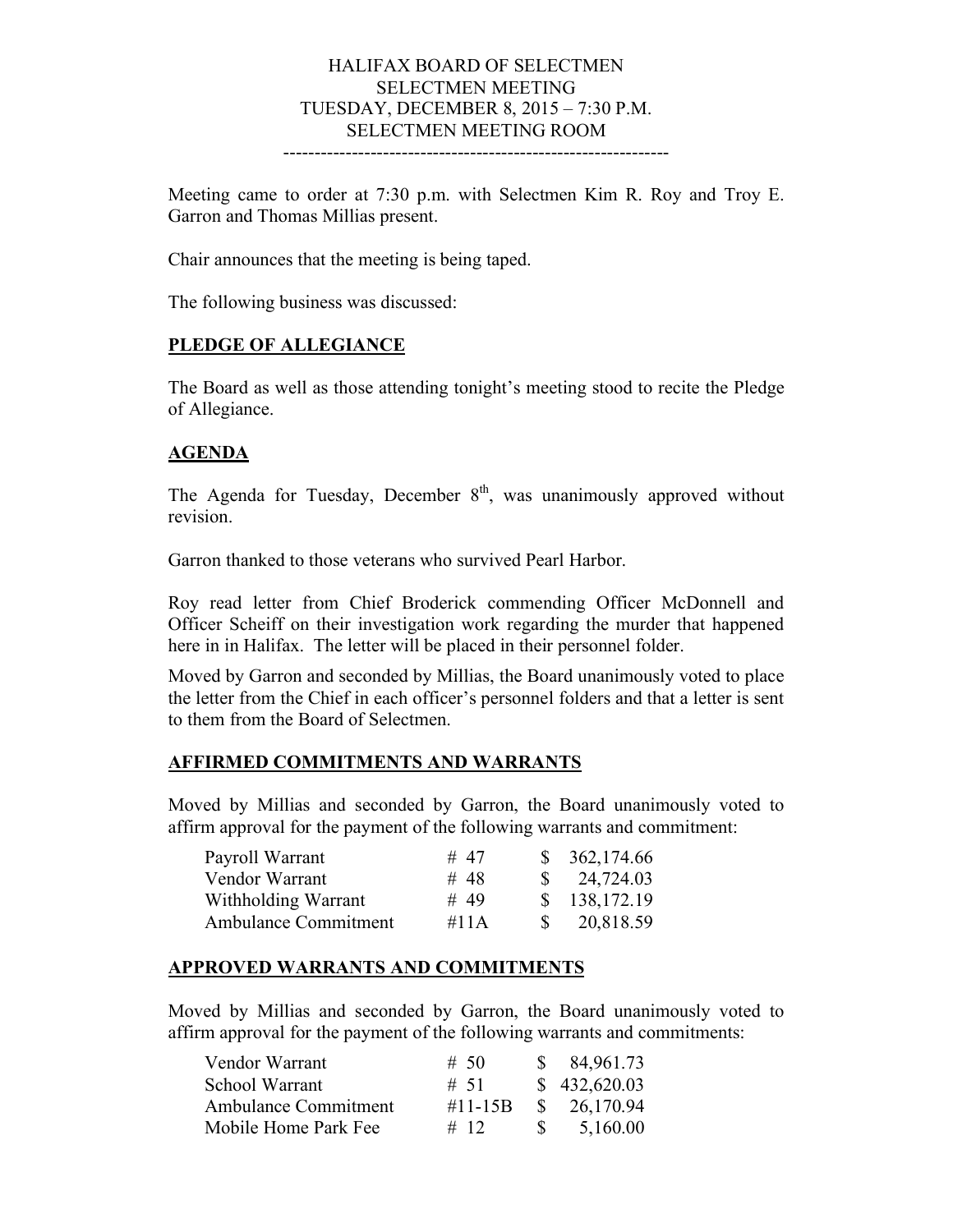Moved by Millias and seconded by Garron, the Board unanimously approved payment of the following Selectmen bills:

The Board acknowledged payment to the Treasurer for the following turnovers:

| <b>TURNOVER</b> | <b>AMOUNT</b> |           |
|-----------------|---------------|-----------|
| 2016-25         | \$            | 250.00    |
| 2016-26         | \$            | 75.00     |
| 2016-27         | \$            | 275.00    |
| 2016-28         | \$            | 2.500.00  |
| 2016-29         | \$            | 2.700.00  |
| 2016-30         | \$            | 1.200.00  |
| 2016-31         | \$            | 375.00    |
| 2016-32         | \$            | 20.400.00 |

# **MAIL / DISCUSSIONS**

## Historical Commission Appointment

The Historical Commission is recommending that Kevin Shea, who previously had been on the commission, be appointed to the Commission. Seelig asked the Board if they wanted to meet with him. The board was okay with not having to meet him and just appoint him.

Moved by Millias and seconded by Garron, the Board unanimously voted to appoint Kevin Shea to the Historical Commission.

## Firehouse Chili Contest

Seelig mentioned to the public the annual Firehouse Chili Cook-off on Saturday, December  $12<sup>th</sup>$  taking place at the Fire Department. Drop off a crockpot by 6 pm., tasting and voting will take place between 6:30 pm. to 7:30 pm. and the winner will be announced at 7:45 pm.

## Fireworks Contract

Two copies of the contract need to be signed by the Chair of the BOS. Mike Egan is picking up the tab (along with the cost of the extra details). Seelig recommended that the Board of Selectmen send him a thank you even though it is a small gesture his generosity should be acknowledged.

Roy suggested doing a wooden certificate.

Moved by Garron and seconded by Millias, the Board unanimously voted to have the Chair, Kim R. Roy, sign the two contracts.

Seelig reminded the audience of the activities for Holiday in Halifax and said that the schedule is posted on Town website.

## Collective Bargaining Training

The MA Department of Labor Relations is holding training sessions in Boston with the next one scheduled for February  $23<sup>rd</sup>$ . People can sign up and copies have been made for the Board of Selectmen.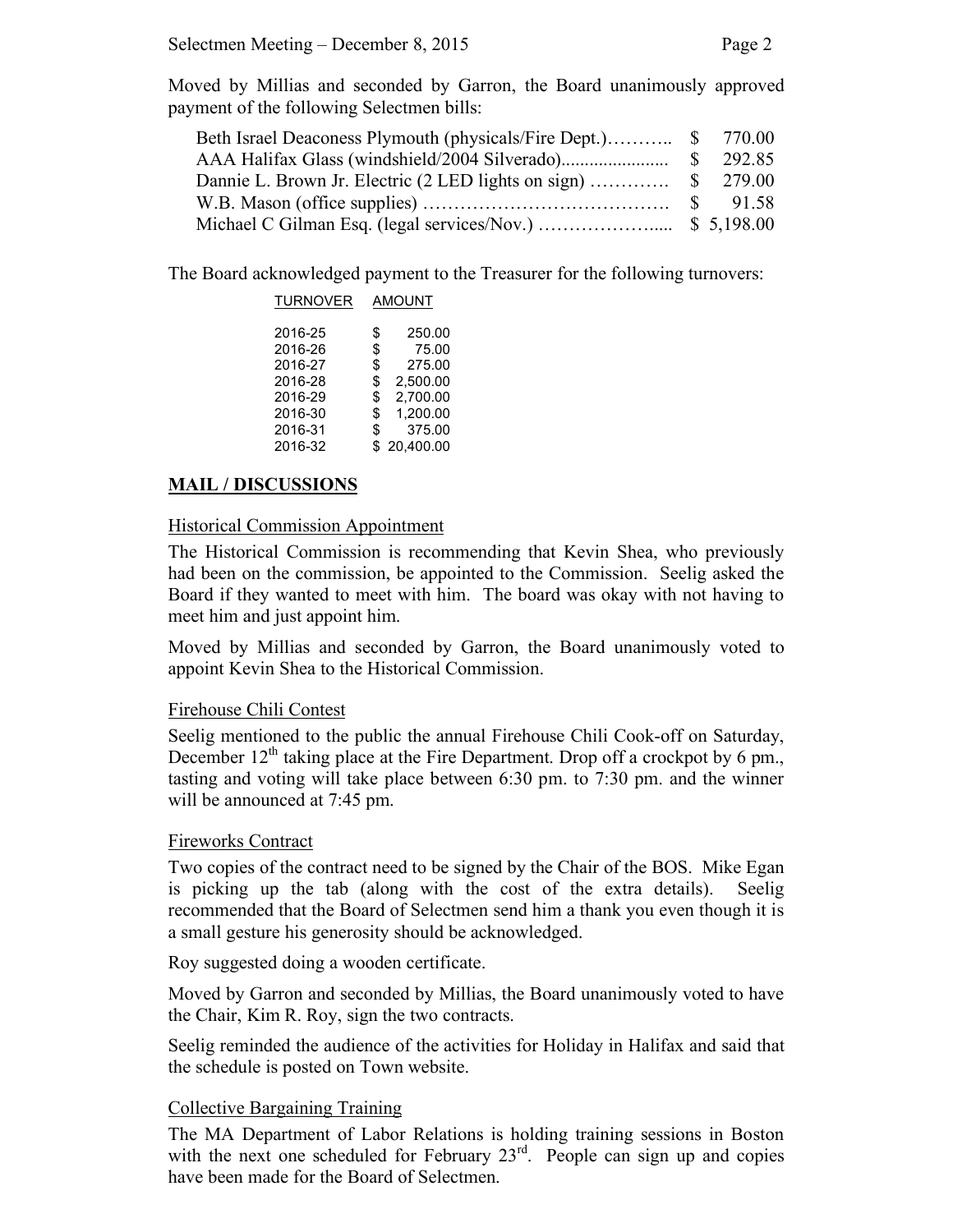## Surplus Items – Board of Health

Moved by Garron and seconded by Millias, the Board unanimously voted to declare the following pieces of equipment as surplus:

- (1) Dell Vostro 410
- (1) Dell Vostro 420
- (1) Stuart Desk Top Monitor

# Cats - Animal Control Officer

The Police Chief wrote to say we do not respond to cat complaints because there is no state statute. If the Town wants to change that we could do so by changing its by-laws (not that the Chief is in favor of doing so).

Garron said that there is a woman in town who traps and neuters them. Maybe give that information to the Animal Control Officer.

# Council on Aging Building Project

The Building Committee has moved its meeting with the architect from December  $22<sup>nd</sup>$  to December 15<sup>th</sup>. Seelig plans on sending a letter to the Department of Elder Affairs bringing them up to date as to what we've done so far and what we plan on doing for the next seven months.

Seelig asked the Board if they now wanted to cancel their meeting on December  $22<sup>nd</sup>$ 

Millias said lets meet on December  $29<sup>th</sup>$  seeing as the week of the  $22<sup>nd</sup>$  is very busy.

Moved by Garron and seconded by Millias, the Board unanimously voted that the Board meet on December 29<sup>th</sup> instead of December 22<sup>nd</sup>.

## Monponsett Pond Fish Ladder

Paul Collis noted the City of Brockton has been raising the fish ladder during the last few weeks and has asked the City to open the fish ladder completely in order to maintain a natural flow in Stump Brook and Monponsett Pond.

Seelig is recommending that the Board of Selectmen also send a letter to the City of Brockton.

Moved by Garron and seconded by Millias, the Board unanimously voted to send a letter to the City of Brockton asking them to open the fish ladder completely in order to maintain a natural flow in Stump Brook and Monponsett Pond.

## Plymouth County Registry of Deeds

The office received a letter from John R. Buckley, the Plymouth County Register of Deeds about the lack of funding for his department and the resulting service deficiencies.

## Class III License

The Building Inspector issued an opinion that new Class III licenses are not an allowable use under the Town's zoning by-laws. The Town does have one Class III license, but the use was pre-zoning and therefore grandfathered. Garron stated that the person who asked no longer wants it.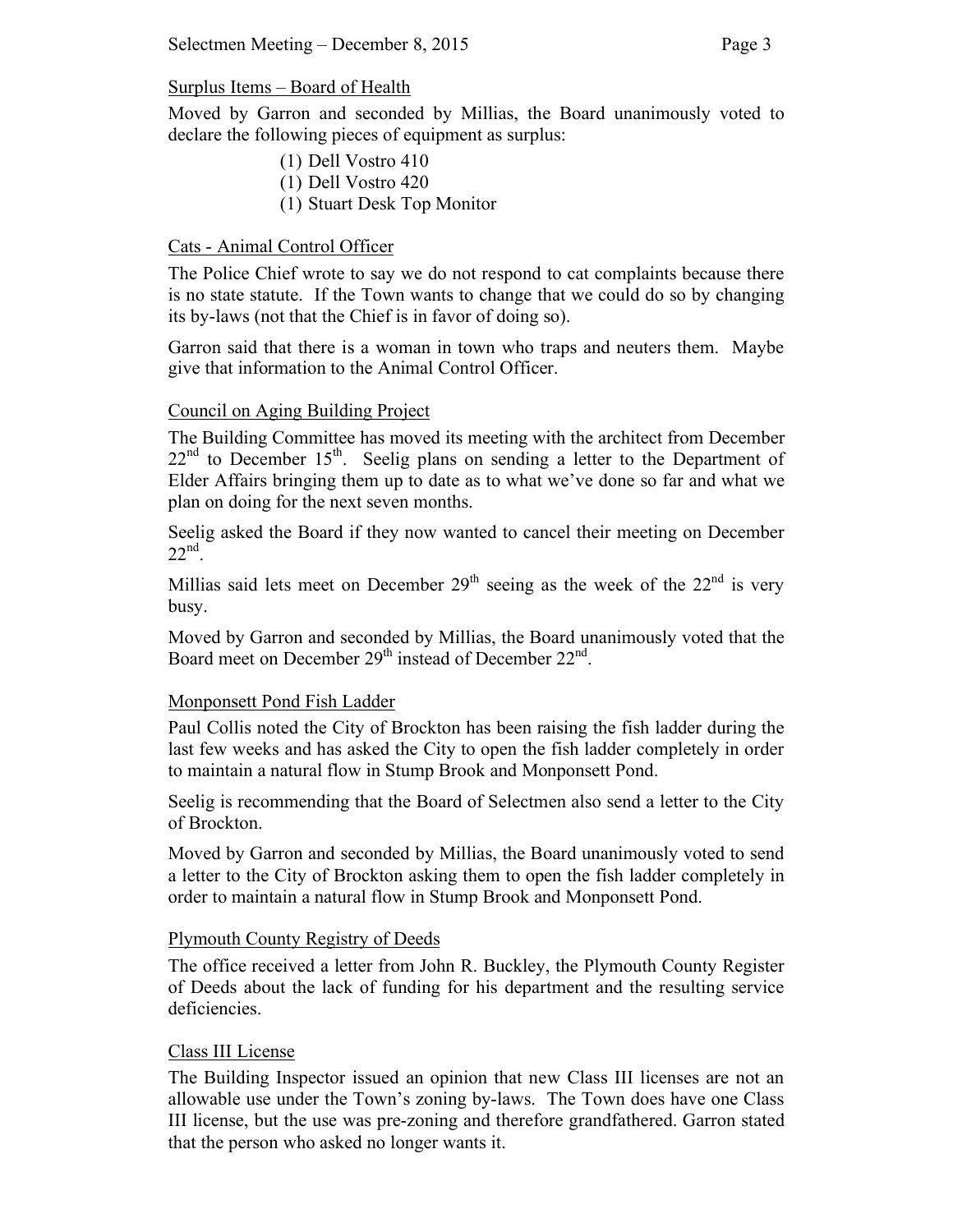# **SCHEDULED APPOINTMENT**

## *Priscilla Murphy – Appointment to Cultural Council*

Ms. Murphy began by saying that she loves anything that gets her involved with the Town. She is not familiar with what the Cultural Council does but is willing to find out.

Seelig explained that the Town receives a grant of about \$4,300 each year and in the fall the Council meets to review the grants and makes a decision as to whom we award the funds. They also meet before the decision deadline to emphasize where they want to distribute the funds.

Ms. Murphy was hoping that we could bring in more business to town; something to entice someone into the town as she loves Halifax.

Roy told her that she has been such an addition to the Town and Millias said that he was excited just from her excitement.

Moved by Garron and seconded by Millias, the Board unanimously voted to appoint Priscilla Murphy to the Halifax Cultural Council, term to expire December 8, 2018.

# **MAIL / DISCUSSIONS (CONTINUED)**

### Fire Department Ambulance Accident

While returning from South Shore Hospital on December  $1<sup>st</sup>$ , Ambulance 2 was involved in an accident in Whitman. Seelig has talked with the Chief and he said there was minor damage to the vehicle therefore a claim will not be put in. Garron asked if anyone was hurt and Seelig said no.

### Recycling Abatement

A resident who submitted an abatement request wrote to the Selectmen's Office asking about the status of the request. This was the one where the house was damaged and vacant and the Board approved 50% abatement but stated that the applicant could apply for the other 50% if the house remained vacant for the rest of the year. Seelig brought the resident up to date on the matter.

## Pole Hearing/Garden Road

There is resident is opposed to the location of the proposed pole on Garden Road. A Hearing will be on January  $12<sup>th</sup>$  and the Utility Company has been notified.

### ZBA/Special Permit/546A Plymouth Street

There has been special permit request for light manufacturing (fiberglass gutters) at the old location of Morgan Power. No action needed from the Board, Seelig just wanted them to know about it.

Garron asked if there would be dust in the air as he is concerned about cancer and Seelig said that there will be a hearing that the Board of Selectmen could attend.

## Fieldstone Show Park

Scott Clawson wrote to say that his 2016 show dates "stretch the limits" of the consent agreement but will address that with the Town officials in the next few months. Seelig does not don't think that the Town should wait that long and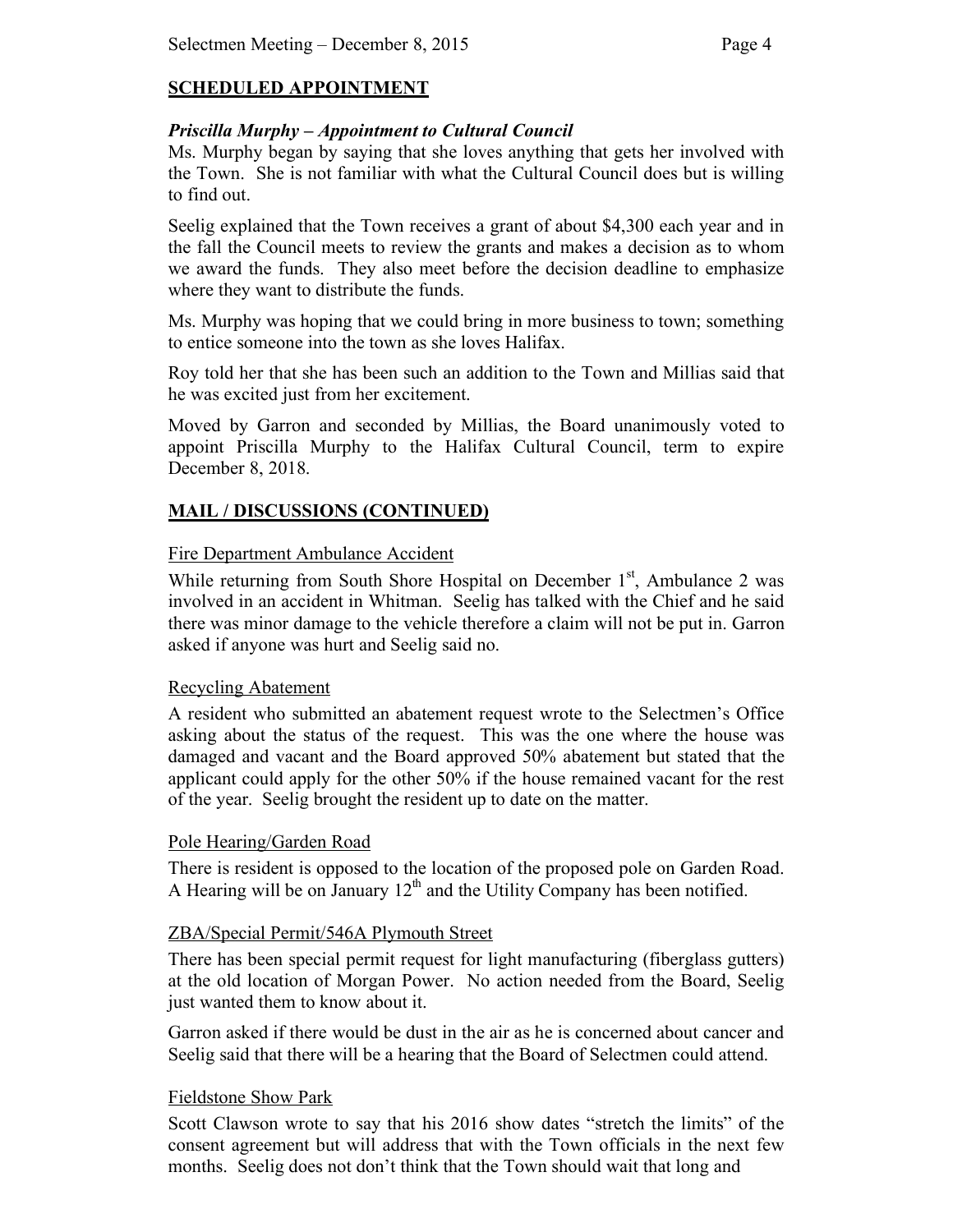recommended that Attorney Mayo be notified and give him the file on the matter. Attorney Mayo may want to talk with Attorney Spinale on some of the history.

Seelig asked the Board if they wanted to bring Counsel in on this matter.

Millias thought it was a good idea and sooner rather than later because the shows get advertised.

Seelig will follow up with Counsel.

## **SCHEDULED APPOINTMENT (CONTINUED)**

### *Christopher Kasmarek – Burrage Pond access from Elm Street*

Mr. Kasmarek sent an email to the office about his concerns regarding access to Burrage Pond from Elm Street.

Seelig wanted to give the audience a little bit of history as to why the why the Kasmareks are here this evening. He explained that they live on Elm Street and own the previous access to the Burrage Pond Wildlife Refuge. There were two accesses put in back when the State bought the property from Northland Properties; one on Hawks Avenue in Hanson and the other in Halifax on Elm Street, which is on their property. A survey done on the sale of the land to the Town in 2002 showed that the access was partially on their property, which has been closed for a couple of years. The State has come back to the Town wanting to buy the land back from the Town and make an access area close to the Kasmarek property. They have come to the Board to indicate their concerns with how the access was used previously and knowing that they will continue should a new access area be made.

### *Mr. Kasmarek*

In 2002 it the land was surveyed so if they had knowledge that the access area was on my property, they totally ignored it. They took down the bar gate and then told him that the neighbors had taken it down, which he does not think they did. They had already shown precedence on how the space is going to be treated and unfortunately we will be burden by it.

### *Mrs. Kasmarek*

We were the caregivers of cleaning up from the comings and goings and we do not want to have to go through that again.

### *Garron*

Do you want to elaborate on what happened?

### *Mrs. Kasmarek*

The traffic was continuous night and day. We would call the police if there was problem because people would be going out there in the middle of the night.

*Roy*

Yes I remember you mentioning about calling the police when we had the walk through this past June so I had asked the Chief to look at the logs for like the last five years and there were a few calls so could you specify which police you had called because you also talked about the Environmental Police

#### *Mrs. Kasmarek*

Then maybe it was the Environmental Police.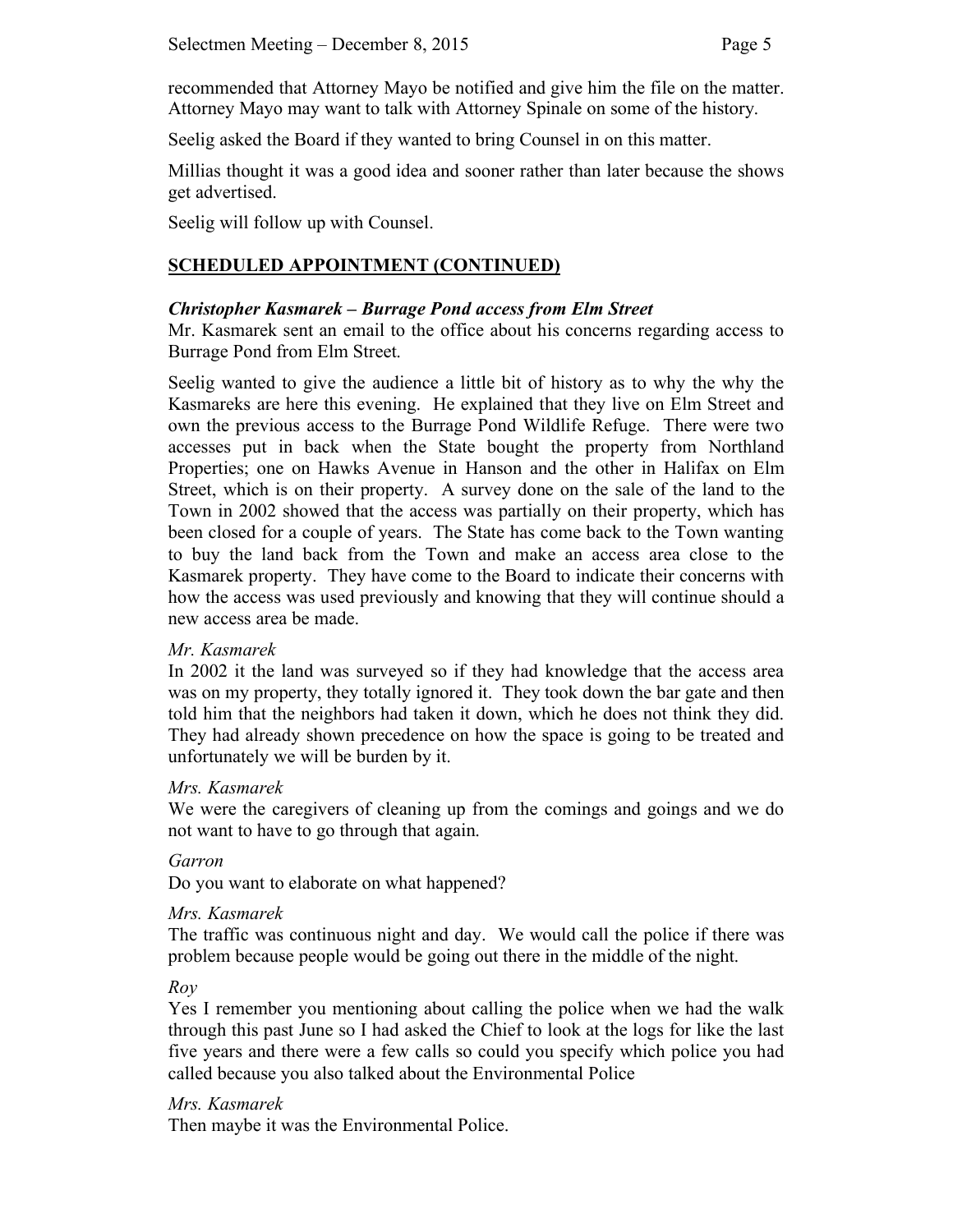Initially I was told to contact the Environmental Police, but was told they could not respond for a couple of days.

### *Mrs. Kasmarek*

And the local police would respond right away, that was never a problem. We felt that it was not being policed by the people it should have been.

*Roy*

Which is the Environmental Police?

*Mrs. Kasmarek* Right.

## *Millias*

I feel your concern and situation and I have a lot of distrust for Fisheries and Wildlife from back when with the purchase from Northland Cranberries. I am bothered by the fact that they don't patrol it leaving the Town to police it and use our resources and funds.

### *Roy*

We walked the property with Fisheries and Wildlife this past spring and thought was that they would build a new parking lot close to street so that we would be able to see who was in there as the old parking lot was off from the street not visible from the street. We were going to work with them to make it safe for Kasmareks and have a buffer between your property and the parking lot. A lot of residents have contacted the Board about missing walking their dogs or to walk Burrage Pond. For the people who follow the rules it is a shame that they do not have access to the area.

### *Millias*

I am not opposed to the concept it is just my issue is with Fisheries and Wildlife. I recently have driven by there and there are cars parked along the road and they are proposing a small parking lot which he thinks will increase the problem of people parking on the street. I do not see anything good coming from the parking area.

### *Mrs. Kasmarek*

There have never been and issues with the people who go out there with their dogs or the hunters and I think that people find a way to go out there and park somewhere. To have a parking lot there is just asking for trouble for the Town and the local neighbors.

### *Millias*

I have to agree with you but will have to wait. I understand people want to walk their dogs and hunt whether or not there is a parking lot. I do not know if there is another solution but still don't think it is a good thing. They have not gotten back to us.

## *Seelig*

We have been in touch with them. They have had an engineer do the survey work this past fall so now we are waiting on a plan. Nothing is going to happen until it is presented to the Board.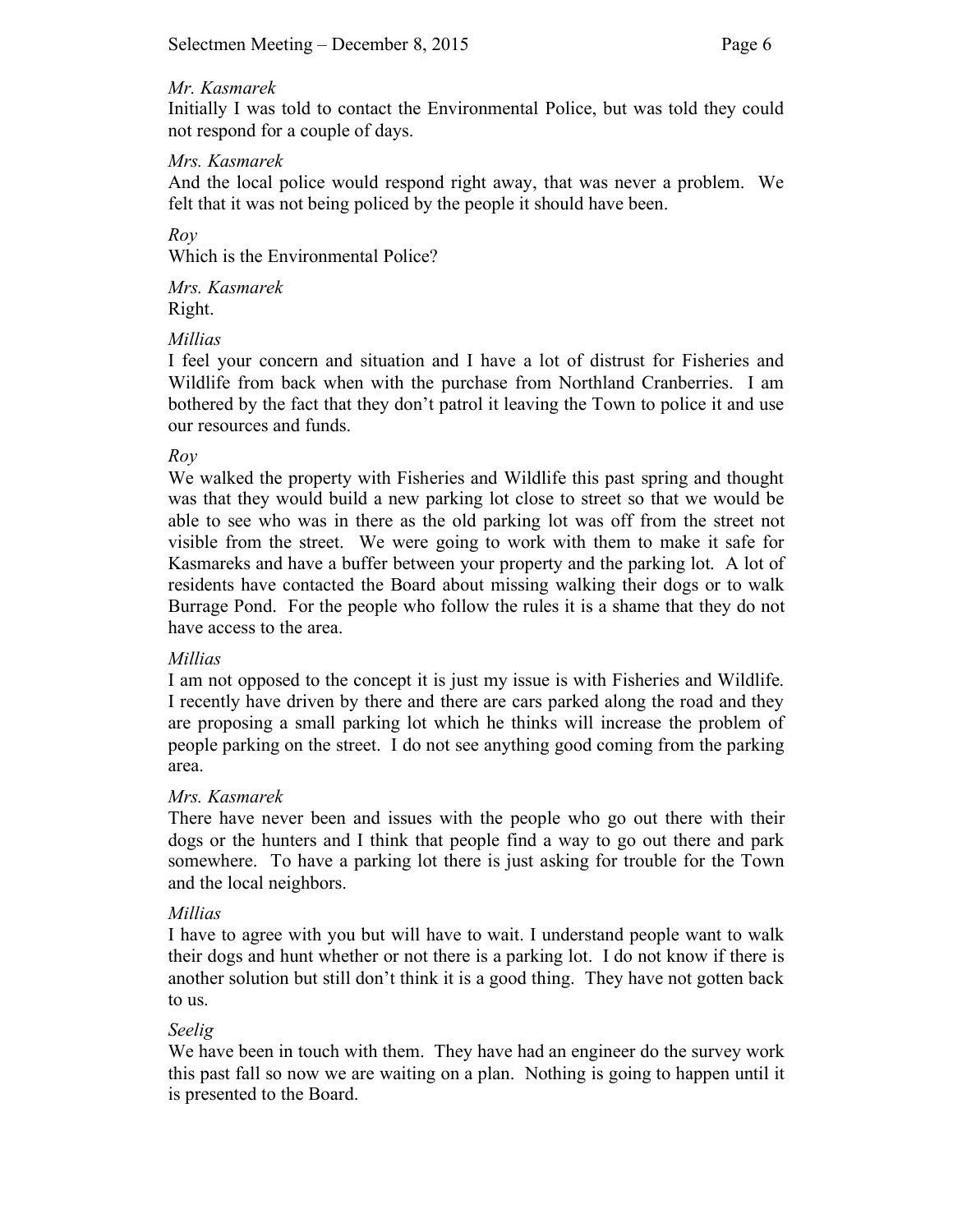To address Mr. Roy's comment on people concerned about going out to Burrage pond: for all the years we have been there we have always been accommodating to those wanting to use that space. There were times when the bar gate was in place and people would come up and ask if they could park near or on our property. We never had problems for those who were responsible. The proposed site is going to be elevated which will be in plain sight of our residence because we are elevated.

### *Mrs. Kasmarek*

From our backyard you can hear people talking then there are the cars coming and going and doors slamming. I do not know what kind of buffer they can create that would make it less noisy.

### *Garron*

What negative impacts have been going on that you are aware of?

### *Mrs. Kasmarek*

There is traffic 24/7. People come in at 1:00 a.m. driving out back. Whatever they are doing is a disruption to our lives in many ways.

### *Mr. Kasmarek*

There have been several arrests between 2005 up to several years ago. The routine would be that I would make a call to the police, but then the disruptive party would leave before the police arrive. I then would make note of the vehicle and tell the police when they showed up. You would have cars burning out and loud music.

## *Mrs. Kasmarek*

Once it stopped for about a year when I would hear a car pull up around midnight I would think this is starting back up. Very disruptive.

## *Millias*

There has to be some kind of balance. You have rights and the State has rights, but I am concerned that they are not going maintain and patrol it and they pretty much told us they do not have the resources to do it. I feel that they are going to put something in place, leave it and not take responsibility for it.

## *Mr. Kasmarek*

They say the area will be restricted and the hours will be such and such but once they have that in road it is their property and who is to stop the State from going all the way back. I am concerned about the Town selling them the property.

### *Millias*

The characteristic of the property make it difficult to make a parking lot.

*Roy* 

Thought that they would grade the area down and create more of a privacy for the Kasmareks

*Mrs. Kasmarek*

We are up on a hill and still will see the goings on.

*Roy*

What do you mean if we give them the land?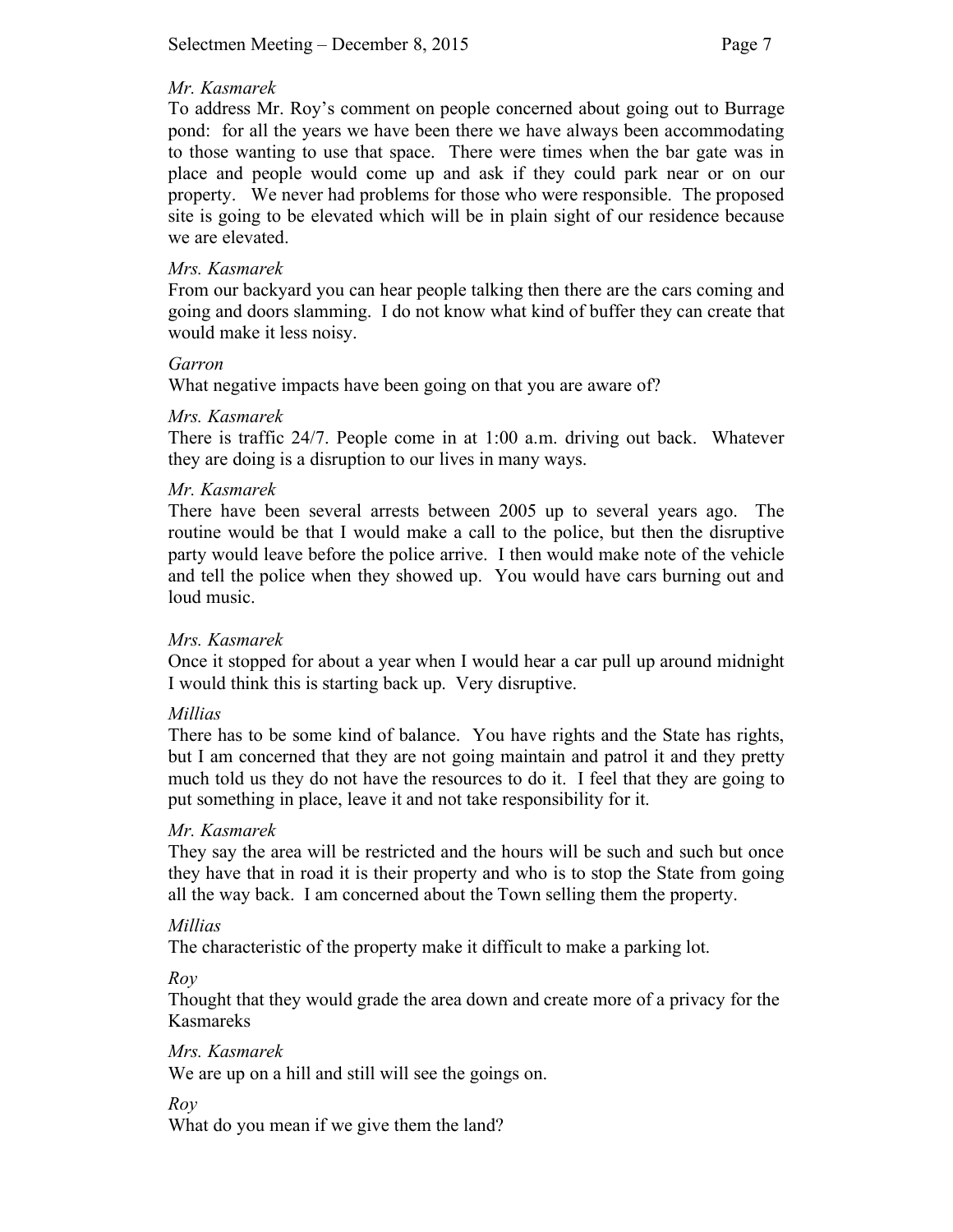If they obtain the strip of property that the Town recently acquired this will give them frontage and depth it also ties in their parcel to better access the cranberry bogs. They have shown us that they can't police what they already have and I feel that no good will come out of this. I never reported a thief that happened in my driveway because my thought was what are the police going to do. For years our children played on that road and were safe in doing so then it got to the point where you had to worry about who is coming by your property and who you are letting in. You really have to live it, it is like one day you have your privacy then this opens up and your whole life changes.

### *Roy*

I sympathize for you but unfortunately for the 95% of the people who are good, there is 5% who are not.

### *Mrs. Kasmarek*

How many people do they want back there as it will be a central location of people coming and going? Why can't they use the access up on Elm Street in Hanson?

### *Roy*

You can only fit about two or three cars on Elm Street and as Millias said the parking lot would not be enough to cover the people. We need to work this out because we have a large number of people who really miss using the property.

*Mr. Kasmarek* Nothing has changed.

*Roy*

People do not know they can park on the street to access the area.

## *Mrs. Kasmarek*

They can park up the street where there is a bar gate and walk in.

*Roy*

It would be a longer walk to get to the bogs from Hanson.

### *Mrs. Kasmarek*

Well my feeling is we are also being inconvenienced. Our lives are much more affected than them not having a place to park.

*Roy*

Yes, we need to work this out.

### *Mr. Kasmarek*

Nothing has changes with this space everyone still has the same available access to the property. I did install a privacy fence along my property to invoke change. Before that on the busiest of weekends we would have six or eight cars max. There were never any restrictions and nothing has been taken away. I am in agreement to put the bar gate back up and remove the fence to the line again and let things to be as they were.

*Roy*

You are willing to what?

*Mrs. Kasmarek*

Have the bar gate back up which will restrict the access road.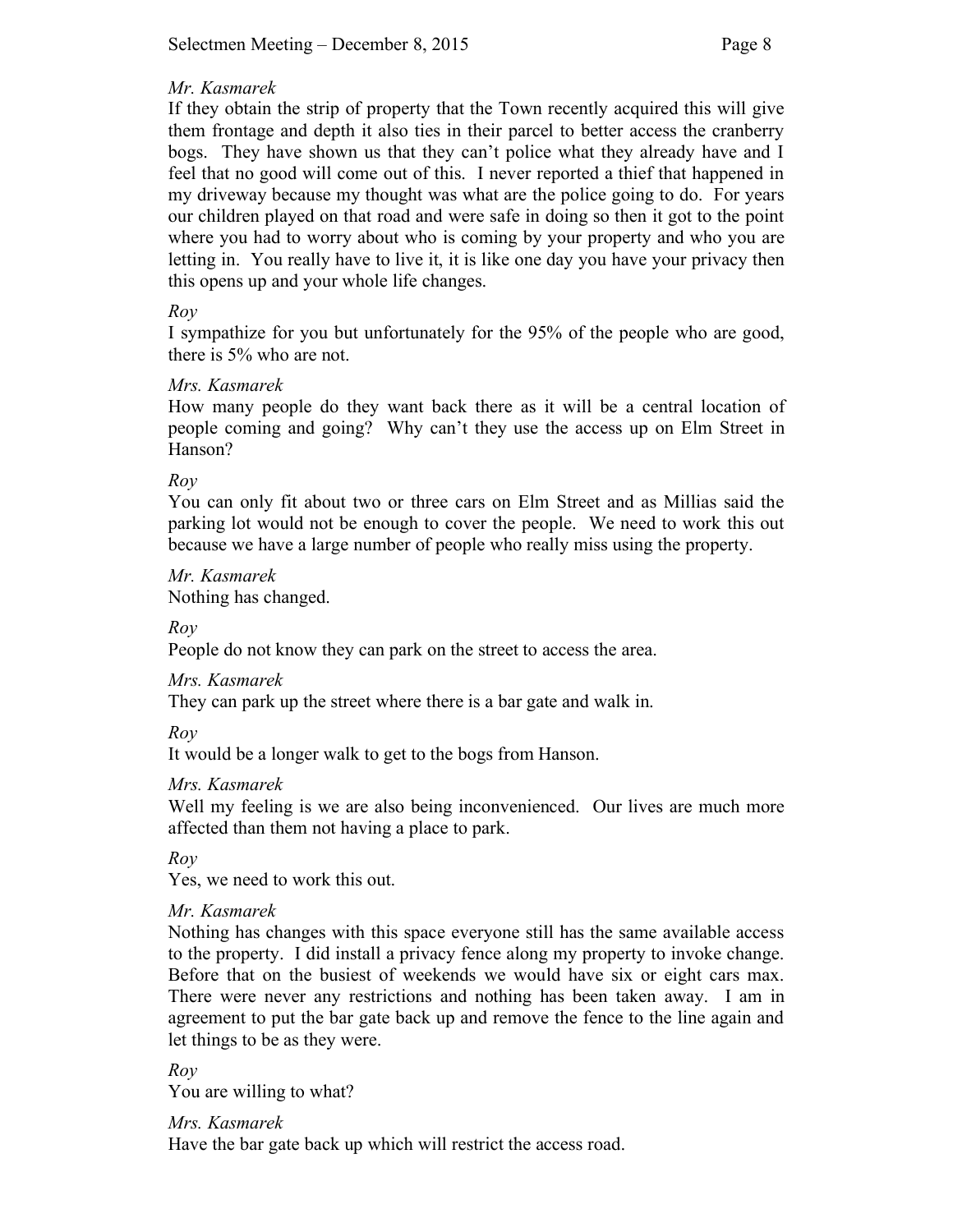After having the property surveyed the surveyor said that I own most of the access road, so that was when I put the bar gate up because I had enough of it. Shortly after that Fisheries and Wildlife asked what I was doing and I said I was putting a fence.

## *Roy*

I understand and feel terrible for you.

## *Mr. Kasmarek*

I then asked them where my bar gate was and asked them to put it back up and police the area and even now that is not a problem for us.

## *Millias*

There needs to be a balance between their rights to use their property. Ultimately it is a property rights issues and I understand that it is discomforting to you a lot of the time. My real fear is this could get worse and they could excavate outside your fence and open that whole area up and make a parking area. They commented and said they would try not to do that and be a good neighbor. The commentary was that this parking lot would be better than do this. I am willing to look at a plan and come up with something. The essence of my problem is that they are not going to police it.

### *Mr. Kasmarek*

And how are we going to control Erosion? I have been told they could do that. There was never a parking lot back there as it was green space per Halifax Conservation. There is a cattle pond there and at night the pond would liven up.

### *Millias*

Unfortunately nothing stays the same and the use of the land has changed.

### *Mrs. Kasmarek*

We understand that people need access and our main concern is that it won't be ant policing and it will be us who will be doing the monitoring.

### *Millias*

I agree and I have had conversations with the police chief and they do whatever they can do but we have limited resources and can't be patrolling there all the time.

## *Mrs. Kasmarek*

Maybe if we approach it a different way.

### *Millias*

If we can get something in place that everyone can live with.

### *Garron*

Regarding the policing, like everything else the State gives us something that is mandated but not funded. I agree with you about people down there partying and the drugs.

## *Mr. Kasmarek*

You just have to live it to the point that you are scared for your kids. My youngest daughter and her friends could not go down there a lot of years of her life.

## *Roy*

Where do we go from here?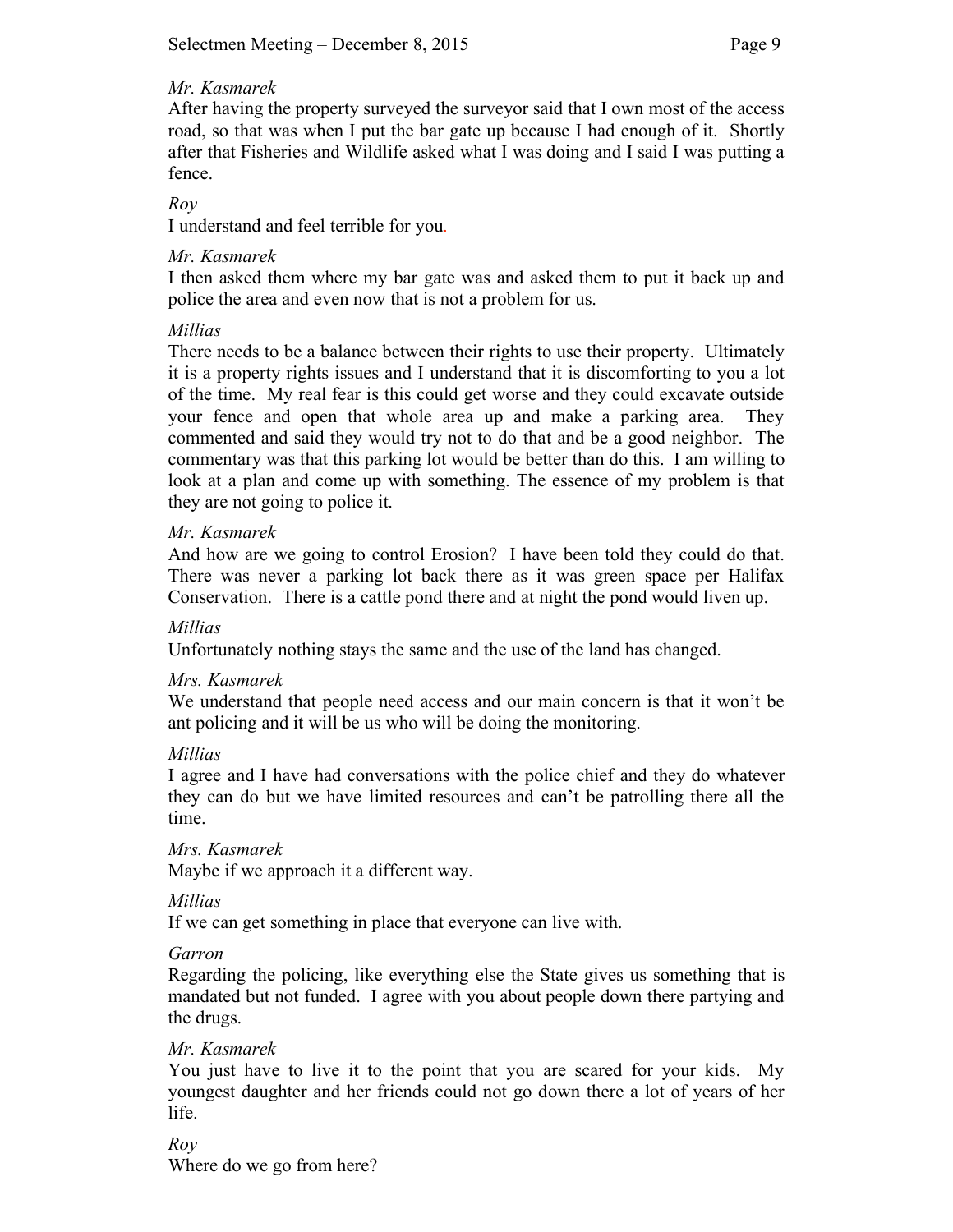### *Seelig*

The Town still owns the property and that has not changed unless the Town decides otherwise.

## *Mr. Kasmarek*

I plan on talking with the people who live across from me and the people down the street. I don't know if we are entitled to a buffer zone one but I worry about the stuff I repeatedly pick up i.e. beer cans, nip bottles and dog feces. We no longer are seeing condoms, needles and broken glass because they do not have access to the area.

## *Roy*

The people leaving that stuff today that you just picked up are those people who are walking there.

## *Mr. Kasmarek*

No they are parking on the road and then going down there and it is not residents. I have started keeping my own catalogue of license plates. Most of these people are not residents. You have said that people have called but I don't know who these people are. I have always told people they are welcome to go but have explained what we have gone through and they understand our concerns. The use of the property has not changed or the increase or decrease of the usage of the property. People are still able to go down there, but the only thing that has changed is the area of where they can park.

# *Roy*

We'll keep you posted.

## *Garron*

If you could give us a list of guidelines of what you want to see, that would help us.

## *Mr. Kasmarek*

If the Town decides to sell this property please let us know. Keep us in the loop.

## *Garron*

Yes, you there would be a hearing and you would be notified of it.

*Roy*

We want to keep you in the loop regardless of the terms with Fisheries and Wildlife.

Nikki Newton vouched for the Kasmareks and said they are very pleasant and accommodating to anyone that comes to use the property and everything they said is true. They invite you to park in front of their house and are super friendly.

# *Dog Hearing – Nikki Newton – 415 South Street*

At 8:15 p.m., in accordance with MGL Chapter 140, Section 157, Roy opened a hearing to address an incident where a dog owned by Nikki Newton bit a twenty year old woman on the hand. The hearing was held at the request of the Board of Selectmen.

The following individuals were present and sworn in by Notary Public Pamela J. McSherry:

| Nikki Newton    | Dog Owner              |
|-----------------|------------------------|
| Noreen Callahan | Animal Control Officer |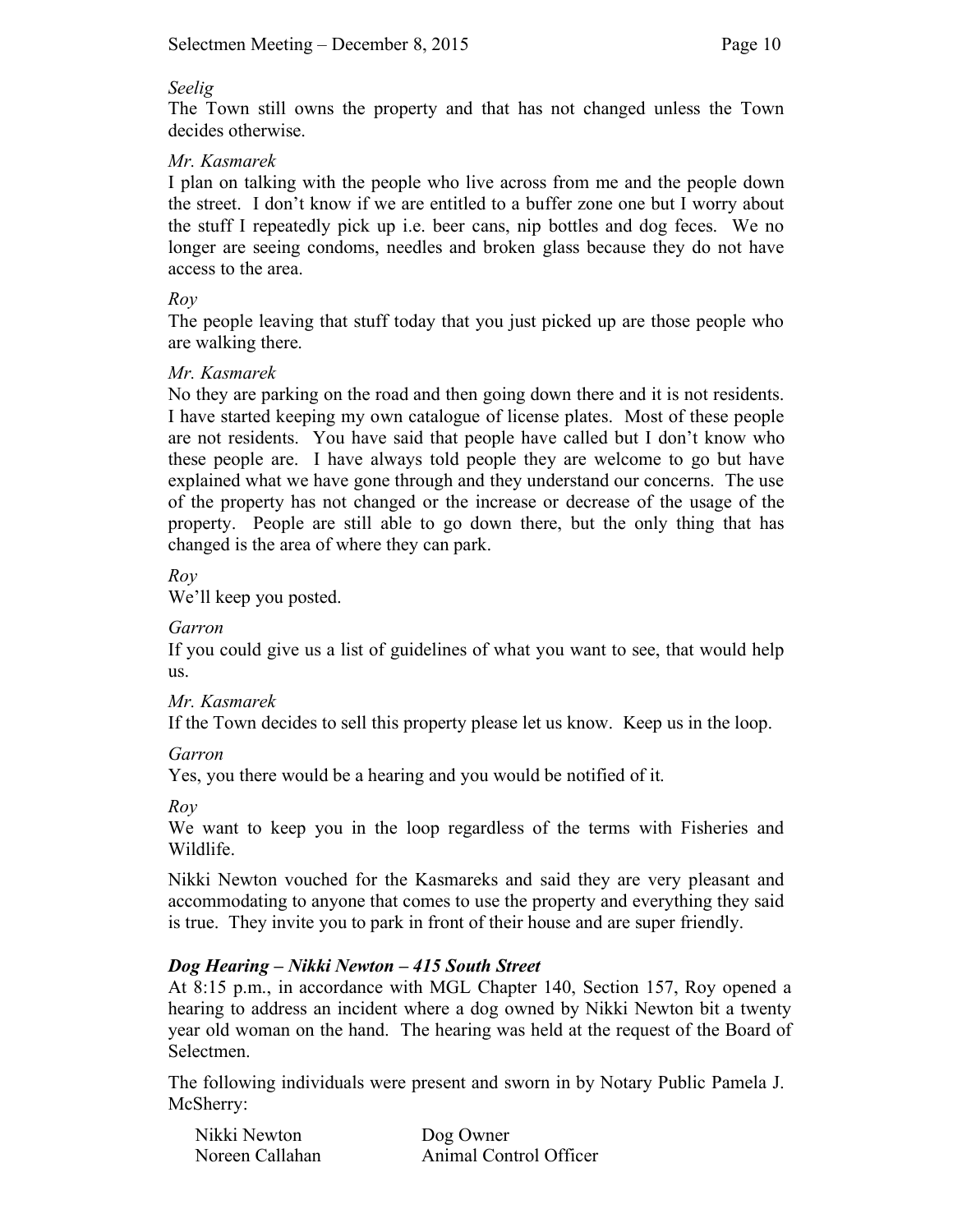*Roy*: Who would like to go first, would Noreen?

*Noreen*:

Basically ya basically was we got was from the Board of Health that there was a bit that occurred over at the doggie daycare located in Hanover.

*Nikki*: Hanson

*Noreen*:

Hanson sorry. I spoke to the victim who said that she had taken dog out around 8:15 it saw another dog it saw another dog and a scuffle ensued

*Garron*: You wanna come up front here?

*Noreen*: Sure

*Garron*: You're use to this right?

*Noreen*:

And a scuffle ensued while trying to break up the fight the resort the pet resort worker was bitten and that is about it.

*Roy*:

We also received a letter that Mrs. Newton had dropped off from the owner of the property supporting that he didn't have any concerns about the incident.

*Garron*: Is it Michel MacCurtin?

*Nikki*: Yes he is the owner of Five Rings Pet Resort.

*Roy*:

So the letter indicates that he feels perfectly comfortable having Nikki's dog at the day care center that he felt that it was an isolated incident and that he would of course if another incident happened have a different conversation about Zyntha.

*Millias*: What was the extent of the bit? Was it …

*Noreen*:

It was puncture wound as described on the right hand. As I spoke to her she just started the job in August of this year she's twenty years old. As far as handling I think she might have been inexperienced and wasn't able to see okay we have an issue here.

*Millias*: Where it was going

*Noreen*:

Maybe lets lets step to the side so I think that definitely played a big part in the situation that occurred.

*Roy*: And Nikki your dog is under the guidance of a trainer as well.

*Nikki*:

Well Mike MacCurtin who owns Five Rings Training is where I went for dog obedience class so he helped me train her and the ???? 1:05:15 same time and then he opened the daycare at the same location. Of course I was not there when the incident occurred but Mike called me right after it happened and said that he was ya know he told me everything that happened and he said he was not concerned that this was intentional or if he was worried about her behavior but he wanted to let me know what happened and that he would welcome her back to daycare.

# *Garron*:

This is the first that I ever had where we got normally we would we would be telling people take their dog to a trainer. Ya know and if the trainer is saying to me that I can deal with this issue. That young lady get a rabies shot or anything the dog was up to date on shots on its own?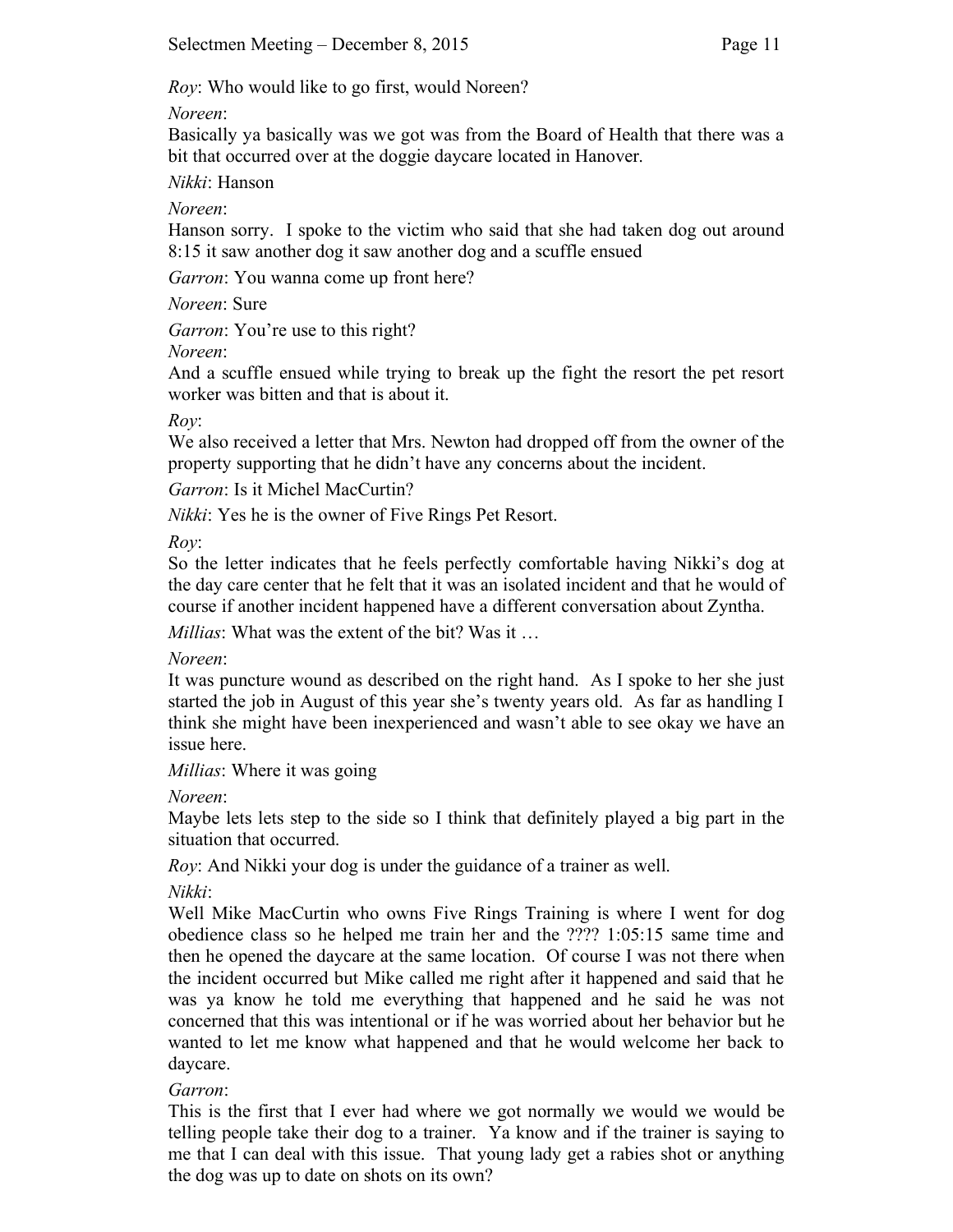### *Noreen*:

It was current and up to date on all shots. I spoke with the animal investigator who that your dog was put on quarantine nothing but fine, friendly, nice.

*Garron*: So we're having a people hearing not a dog hearing.

*Noreen*: We are having a people hearing. Yes we are.

*Roy*: Tom do you have anything?

*Millias*: It sounds innocent enough.

*Roy*: So I don't think that there's anything that the Board needs to do at this time.

*Garron*: And the rule is don't stick your hand when fighting.

*Noreen*: Never ever break up a dog fight.

*Millias*: Or a people fight.

*Noreen*: Try and avoid the whole situation.

*Nikki*: I would never stick my hand in the middle of a dog having a fight.

*Noreen*: No no or a scuffle.

*Nikki*: Yell or throw water but never stick my hand.

*Garron*: Let them calm down they'll figure it out.

*Nikki*: I wasn't there so ...

*Noreen*: Right we can't really say.

*Nikki*:

Bark at each other and it doesn't necessarily mean it is going to escalate to the point that …

*Garron*:

Dogs will feed off nervousness of people when they're reacting to the situation.

*Millias*: Get in the way at the wrong time.

*Garron*:

I think we ought to give her three letters saying that she ought to control her dog. *Roy*:

No she is really a great dog owner I mean you really do care so well with your dog. I know you do.

*Millias*: I was thinking she should inquire that she joins a few more Boards.

*Garron*: For ten years at least.

*Roy*: You could make a motion then. Nikki will now serve on …

*Millias*: Find Zyntha outside.

## *Garron*:

I feel confident that if the trainer … like I said most we would be saying to the person you need to take that dog to a trainer and have him dealt with and if the trainer is telling the dog owner that she done that and is happy to keep the dog there just make she's on her last leg. Second incident she's gone.

*Roy*: Thank you so much for coming in.

*Garron*:

I don't think we need to send a letter or anything at this point. Except the fact the Animal Control Officer seems comfortable with the situation.

*Roy*: Okay. Thank you so much. Merry Christmas.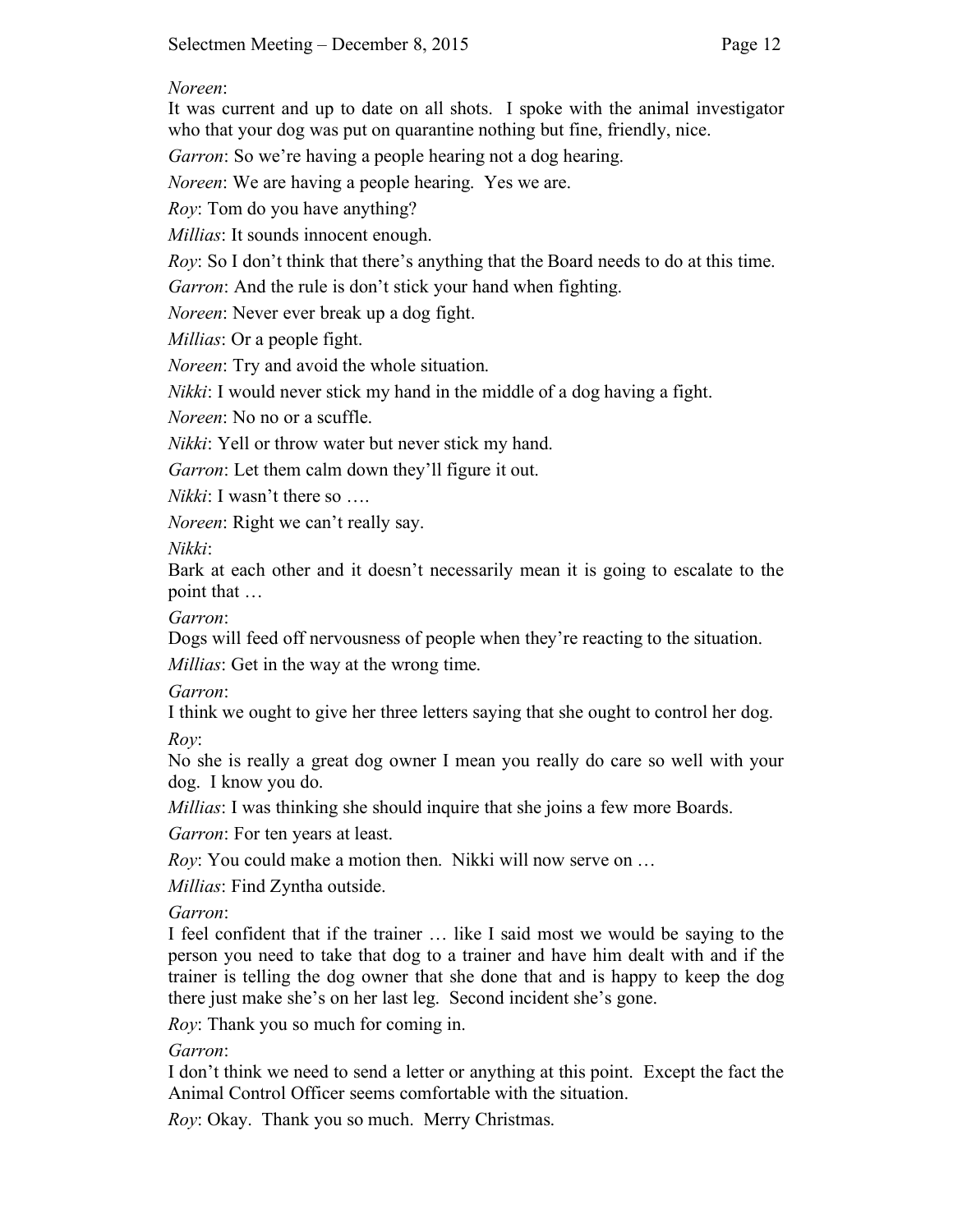# **MAIL / DISCUSSIONS (CONTINUED)**

#### Natural Hazard Mitigation Plan

Regional plan approved by FEMA. The Towns can now apply for mitigation funding.

### Mattress Grant

Moved by Garron and seconded by Millias, the Board unanimously voted to authorize the Chair, Kim R. Roy, to sign the mattress recycling grant.

### Metro South Chamber of Commerce

The Metro South Chamber of Commerce is re-applying for State designation as a Regional Economic Development Organization. They would like a letter of support which Seelig said he is happy to send to them.

Moved by Garron and seconded by Millias, the Board unanimously voted to send a letter of support to the Metro South Chamber of Commerce.

### Recycling Recognition

The Halifax Recycling Department will receive four recognition awards at the Southeast Municipal Recycling Council meeting on December 16<sup>th</sup>. Jim Keegan will be there to accept the awards.

### Governor's Proposal to Modernize Municipal Finance and Government

The Governor is recommending approximately 100 changes in State laws concerning municipal government. Seelig has made copies of the material and will bring this up on December 22<sup>nd</sup> to see if the Board is interested in supporting this.

### Lakeville Kennel for Strays

We are waiting for the forms.

### Special Town Meeting

January  $4<sup>th</sup>$  and the  $11<sup>th</sup>$  dates are both available at the school for the STM. The three articles that will be placed on the warrant are the following:

- $\triangleright$  Additional funding for COA project
- $\triangleright$  Change the ambulance fee By-Law so that Board can make changes as needed.
- $\triangleright$  If the second Article fails the third Article would be to change the current ambulance fees with new fees.

Moved by Garron and seconded by Millias, the Board unanimously voted to open the warrant for the Special Town Meeting that will take place on Monday, January  $4<sup>th</sup>$  at 7:30 pm at the Elementary School.

Moved by Millias and seconded by Garron, the Board unanimously voted to close the warrant for the Special Town Meeting.

## Joint Meeting on Regional/Shared Services

Seelig is going I'm meeting with my colleagues on December  $14<sup>th</sup>$  and is working with two regional planning agencies.